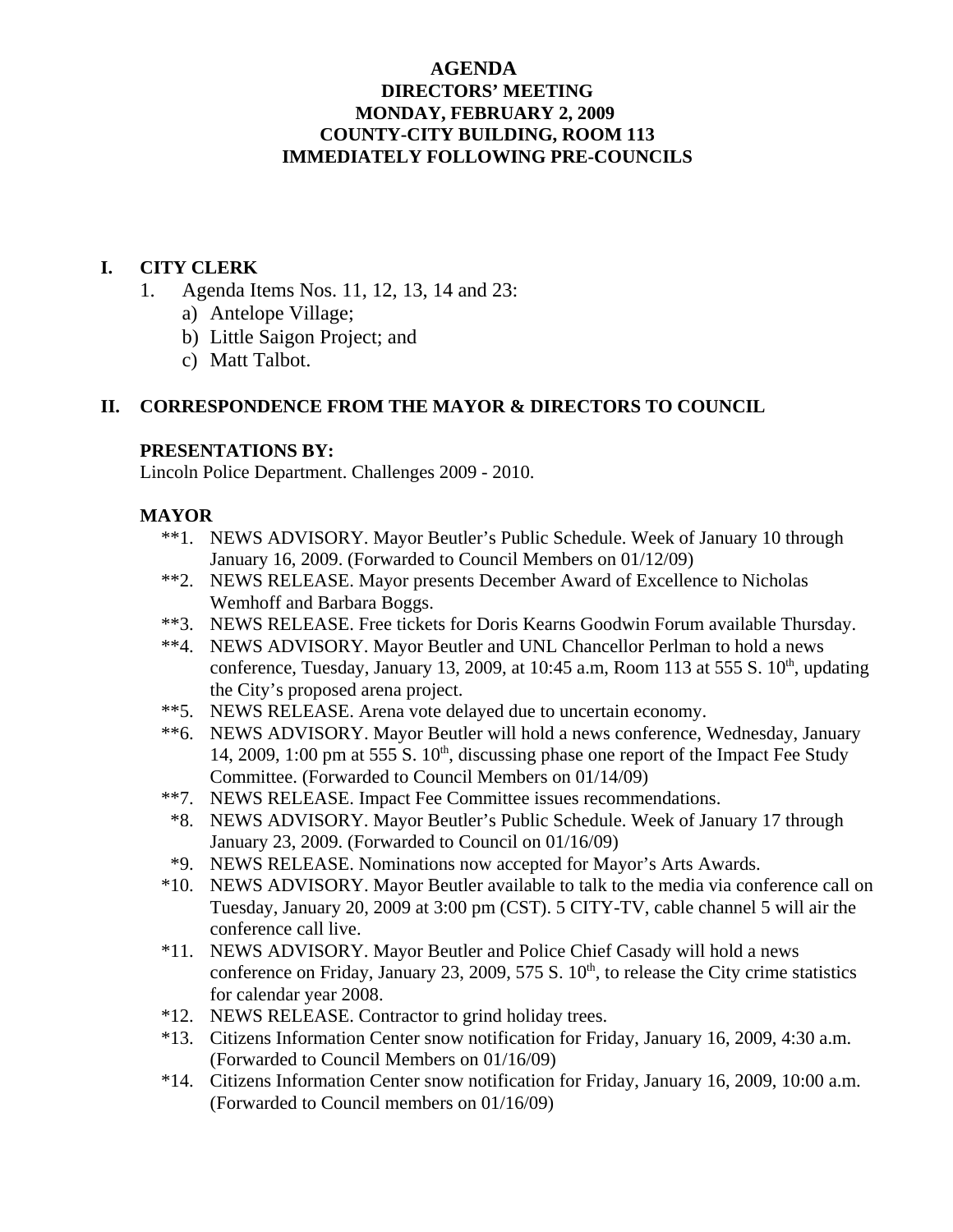- \*15. NEWS RELEASE. Public invited to open house on water quality improvements in Tierra Park.
- \*16. Washington Report, January 16, 2009.
- 17. Washington Report, January 23, 2009.

# **DIRECTORS**

### **CITIZEN INFORMATION CENTER**

- \*\*1. Cable TV Advisory Board Meeting Agenda of January 22, 2009. a) Complaints received about Time Warner.
- \*2. Cable TV Advisory Board Minutes, July 24, 2008.

# **CITY LIBRARIES**

 \*1. NEWS RELEASE. African American Read-In. Readings held at Eiseley Branch Library,

1530 Superior Street, Thursday, February 5, 2009 at 12:00 noon.

- \*2. NEWS RELEASE. Title nominations now being accepted to be read as part of the 2009 One Book - One Lincoln community reading program.
- \*3. NEWS RELEASE. Sundays at Your Library. Expanded service hours at several locations.

### **FINANCE/BUDGET**

- 1. January Sales Tax Reports:
	- a) Actual Compared to Projected Sales Tax Collections;
	- b) City of Lincoln Gross Sales Tax Collections (With Refunds Added Back In) 2003- 2004 Through 2008-2009;
	- c) City of Lincoln Sales Tax Refunds 2003-2004 Through 2008-2009; and
	- d) City of Lincoln Net Sales Tax Collections 2003-2004 Through 2008-2009.

### **PLANNING**

- \*\*1. Action by Planning Commission, January 14, 2009.
	- \*2. Nebraska Capitol Environs Commission January meeting cancelled.
	- \*3. Memorandum regarding Bill #09-6. Change of Zone No. 08063, Text amendment relating to electronic copy signs for churches, schools and community playhouses.

### **PLANNING COMMISSION FINAL ACTION**

- \*1. Special Permit No. 08050. Expansion of nonstandard dwelling, 827 North 33rd Street. Resolution No. PC-01152.
- \*2. Special Permit No. 08041. Stone Haven Community Unit Plan. S.W. 12th Street and West Denton Road. Resolution No. PC-01153.
	- 3. Special Permit No. 08034A, Amendment to the Whispering Meadows Community Unit Plan. S.W. 27<sup>th</sup> Street and West A Street. Resolution No. PC-01156.
- 4. Comprehensive Plan Conformance No. 08029. Permanent conservation easement, S.W. 1<sup>st</sup> Street and West E Street. Resolution No. PC-01154.
- 5. Action by Planning Commission, January 28, 2009.

# **PUBLIC WORKS/WATER & WASTEWATER SYSTEM**

 1. Lincoln Water and Wastewater Systems Fiscal Year 2007-08 Audits. (Delivered to Council on January 23, 2009)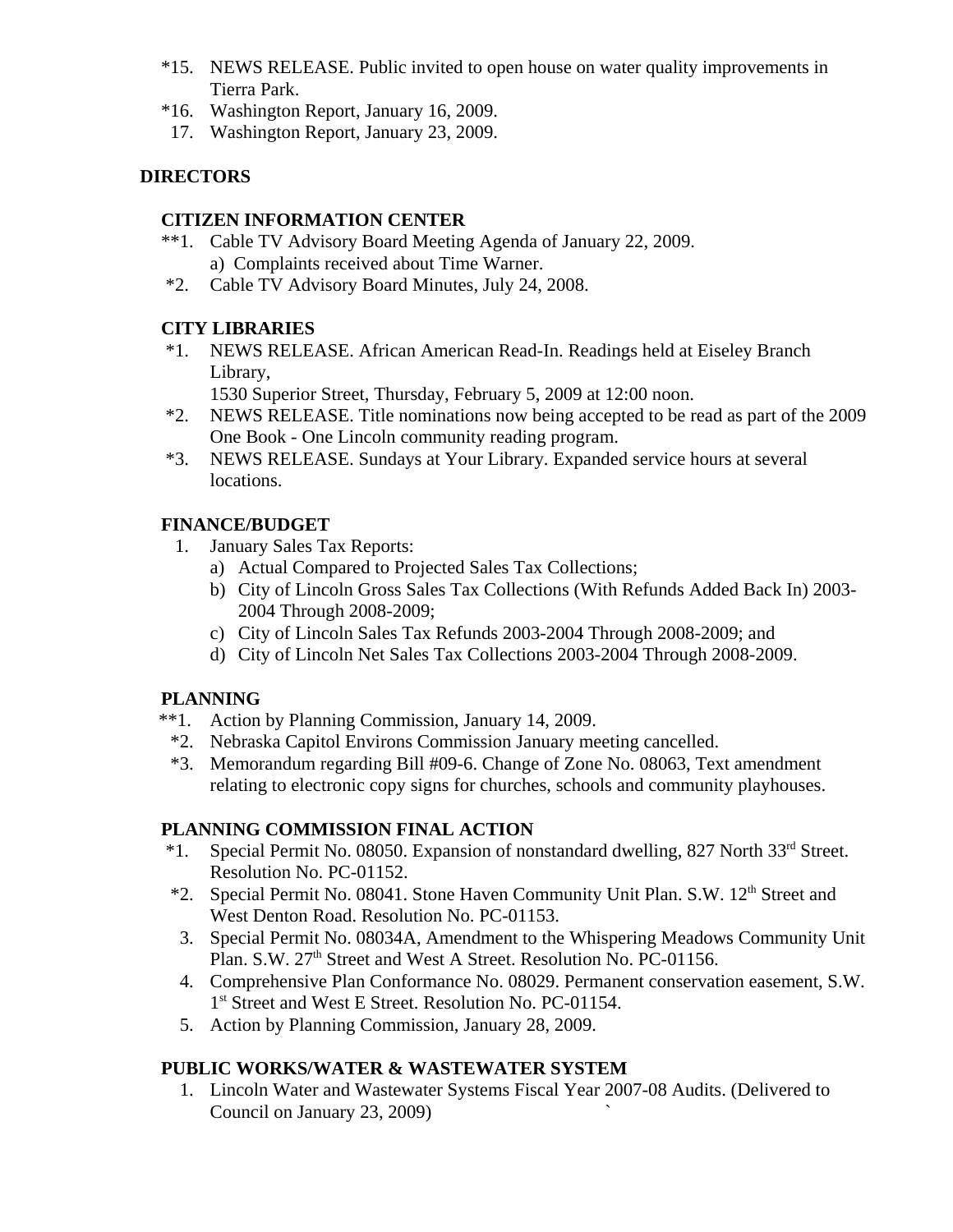### **URBAN DEVELOPMENT**

\*\*1. Reply to Michael Reinmiller from Kenneth D. Smith, City Parking Manager, regarding correspondence of January 4, 2009 on downtown parking (Correspondence included).

## **URBAN DEVELOPMENT/HOUSING REHAB AND REAL ESTATE DIVISION**

1. Street and Alley vacation No.08012. East/West alley  $26<sup>th</sup>$  to  $27<sup>th</sup>$  Street, North of W Street.

# **III. COUNCIL RFI'S & CITIZENS CORRESPONDENCE TO INDIVIDUAL COUNCIL MEMBERS**

# **JON CAMP**

- 1. Email from Wayne and Judy Jensen voicing opposition to proposed daycare center at  $29<sup>th</sup>$  and Porter Ridge with concerns of traffic and the waivers for the developer.
- 2. Email from Michael, Chris, Colton and Addison Dinneen stating reasons they feel a daycare of this size should not be built at this location.
- 3. Email from Donald Henninger strongly opposing the proposed zone change for a daycare center.
- 4. Email from Jan Harris and Reta Leggett protesting the zone change for a daycare center listing reasons why the location is unsuitable for this business.
- 5. Email from Tanya Colson opposed to zone change for a daycare business giving reasons to keep residential.
- 6. Email letter from Steve Goosic listing reasons on not allowing the zoning changes and special waivers, 29<sup>th</sup> and Porter Road, for a proposed daycare center.
- 7. Email from Cyndi Miller, Knowledge Beginnings child care center director, giving reasons to oppose the zoning change and waivers to permit a child daycare center at  $29<sup>th</sup>$ and Porter Ridge Road.
- 8. Email from Tim and Carol McClain with concerns regarding proposed change of zoning at 29<sup>th</sup> and Porter Ridge Road and listing daycare centers already in the neighborhood.

# **ROBIN ESCHLIMAN**

- $*1.$  Email from Richard Todd regarding railroad cars parked parallel to Highway 2 and  $40<sup>th</sup>$ to 48<sup>th</sup> Street for extended time period.
- 2. Response to Richard Todd on unsightly BNSF rail cars along Highway 2 from approximately  $48<sup>th</sup>$  to  $27<sup>th</sup>$  Street.

# **IV. CORRESPONDENCE FROM CITIZENS TO COUNCIL**

- \*\*1. Correspondence through InterLinc from Brendan Evans in support of the proposed sign for the Lincoln Community Playhouse. (Delivered to Council Members on 01/12/09 before formal Council Meeting)
- \*\*2. Email from Perry Haralson in support of an electronic sign for the Community Playhouse. (Delivered to Council Members on 01/12/09 before formal Council Meeting)
- **\***\*3. Email from Anthony Messineo in support of a sign proposed for the Lincoln Community Playhouse. (Delivered to Council Members on 01/12/09 before formal Council Meeting)
- \*\*4. Community Health Endowment (CHE) elects officers and welcomes new trustees.
- \*\*5. Letter from Joyce Richter in opposition to Doctor Johns business being permitted to operate.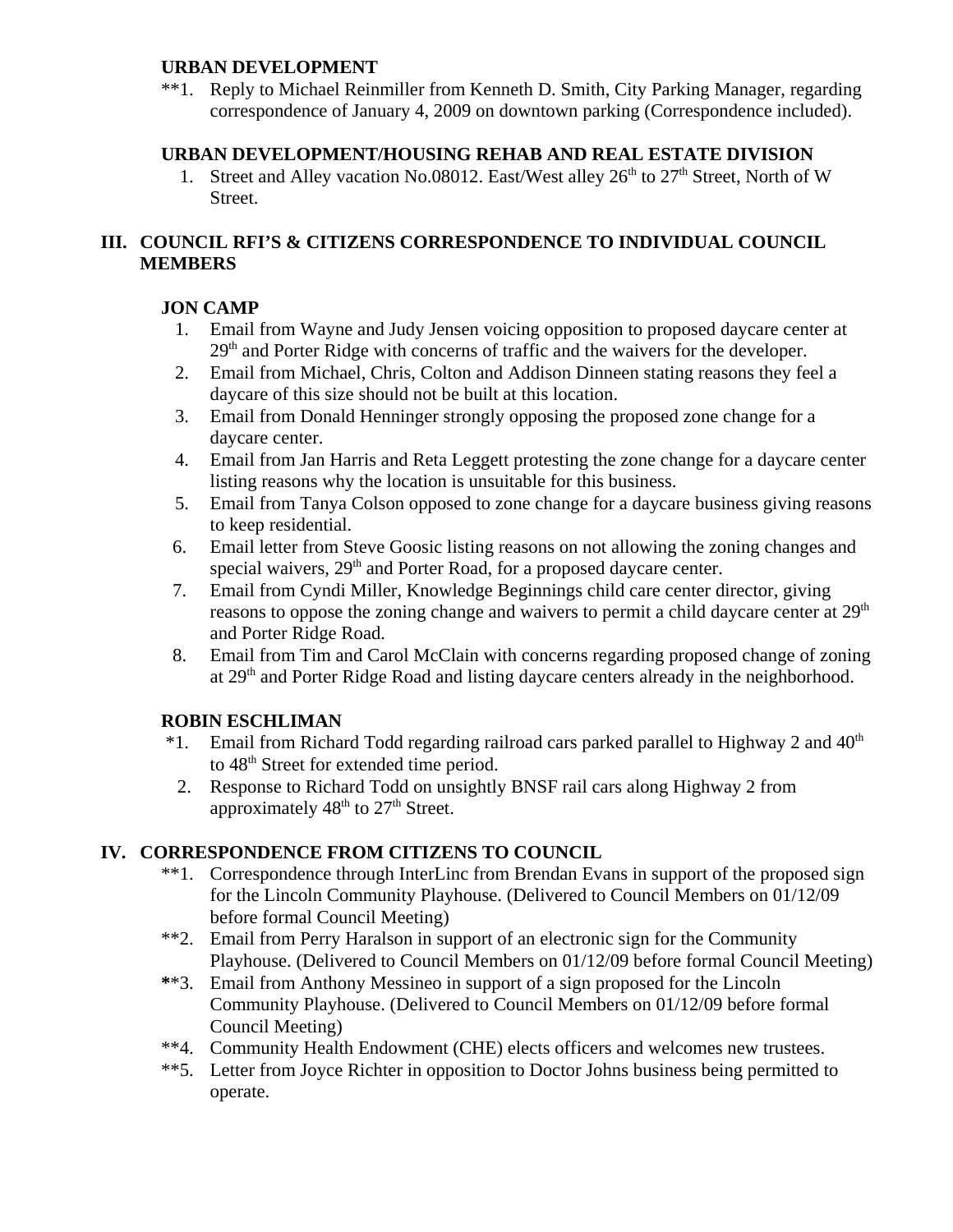- \*\*6. Letter from Bob Reeves opposing request by the Lincoln Community Playhouse for a lighted sign.
- \*\*7. LES Legislative Guidelines for 2009.
- \*\*8. InterLinc correspondence from Rick and Jessica Stanton regarding proposed blighted area ownership.
- \*9. Correspondence through InterLinc. Question on Elmwood receiving ALS intercept.
- \*10. Letter from the Commission on Accreditation for Law Enforcement Agencies reporting re-accredited status to the Lincoln Emergency Communications/911 Center.
- \*11. Email from Gerald Brodd regarding gasoline prices set by stations.
- \*12. Email from Linda Witfoth regarding issues brought up at the January 12, 2009 City Council Meeting. Change of Zone 08058 and Use Permit 08002.

# **V. ADJOURNMENT**

# **\*\* HELD OVER FROM JANUARY 19, 2009.**

# **\*HELD OVER FROM JANUARY 26, 2009.**

W:\FILES\CITYCOUN\WP\DA020209.wpd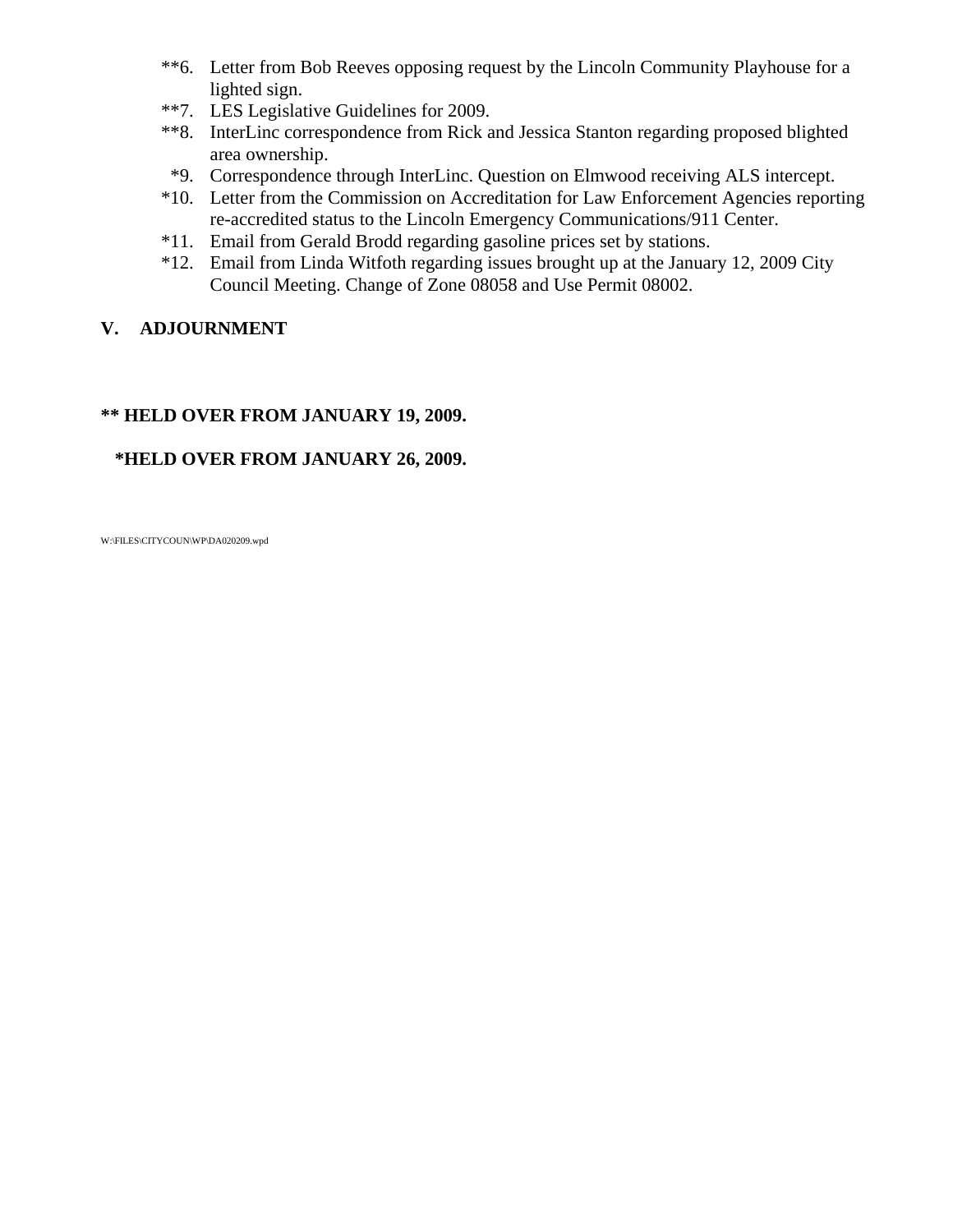### **DIRECTORS' MEETING MINUTES MONDAY, FEBRUARY 2, 2009 IMMEDIATELY FOLLOWING PRE-COUNCILS COUNTY/CITY BUILDING CONFERENCE ROOM 113**

**Council Members Present:** Robin Eschliman, Chair; Doug Emery, Vice-Chair; Ken Svoboda, Dan Marvin, Jon Camp, Jonathan Cook; **Absent:** John Spatz

**Others Present:** Mayor Chris Beutler, Rick Hoppe, Trish Owen, Denise Pearce, Mayor's Office; City Clerk Joan Ross; Rick Peo, Chief Assistant City Attorney; Police Chief Tom Casady; and Tammy Grammer, City Council Secretary

Ms. Eschliman opened the meeting with the new format of the Directors' Meeting at 11:25 a.m.

Location Announcement of the Nebraska Open Meetings Act: A Copy of the Nebraska Open Meetings Act is Located on the Wall at the Rear of this Room.

Mayor Chris Beutler noted the new format of the Directors' Meeting will begin today. As you may recall, it had to do with a process they're starting internally in the Mayor's Office. It is to go through the departments and ask each one of them to come forward with their objectives and answer questions given to them relating to future planning and future objectives. Police Chief Casady gave a presentation to department heads, and today he will give a presentation to Council. Mayor Beutler commented he would be interested in any comments on the presentation, on the objectives format, and of any changes.

Mayor Beutler reported they're asking Chad Blahak, from Public Works, to take on an extra project, which is the organization of their efforts with regard to responding to the Federal Stimulus package. Ms. Eschliman commented that if you would like to have Denise (Pearce) make a presentation during their Organizational Meeting in the next couple weeks that would be great. Mayor Beutler commented that if you would like a presentation in a week or two, by that time Chad (Blahak) would be updated and ready to make that presentation to Council.

Mayor Beutler thanked Ms. Eschliman for the quick contact she made with them with regard to Lincoln Benefit Life. They all made immediate contact with them. They're waiting for additional information, but they have certainly made provisions for future discussions. They are truly grateful for being alerted to that early.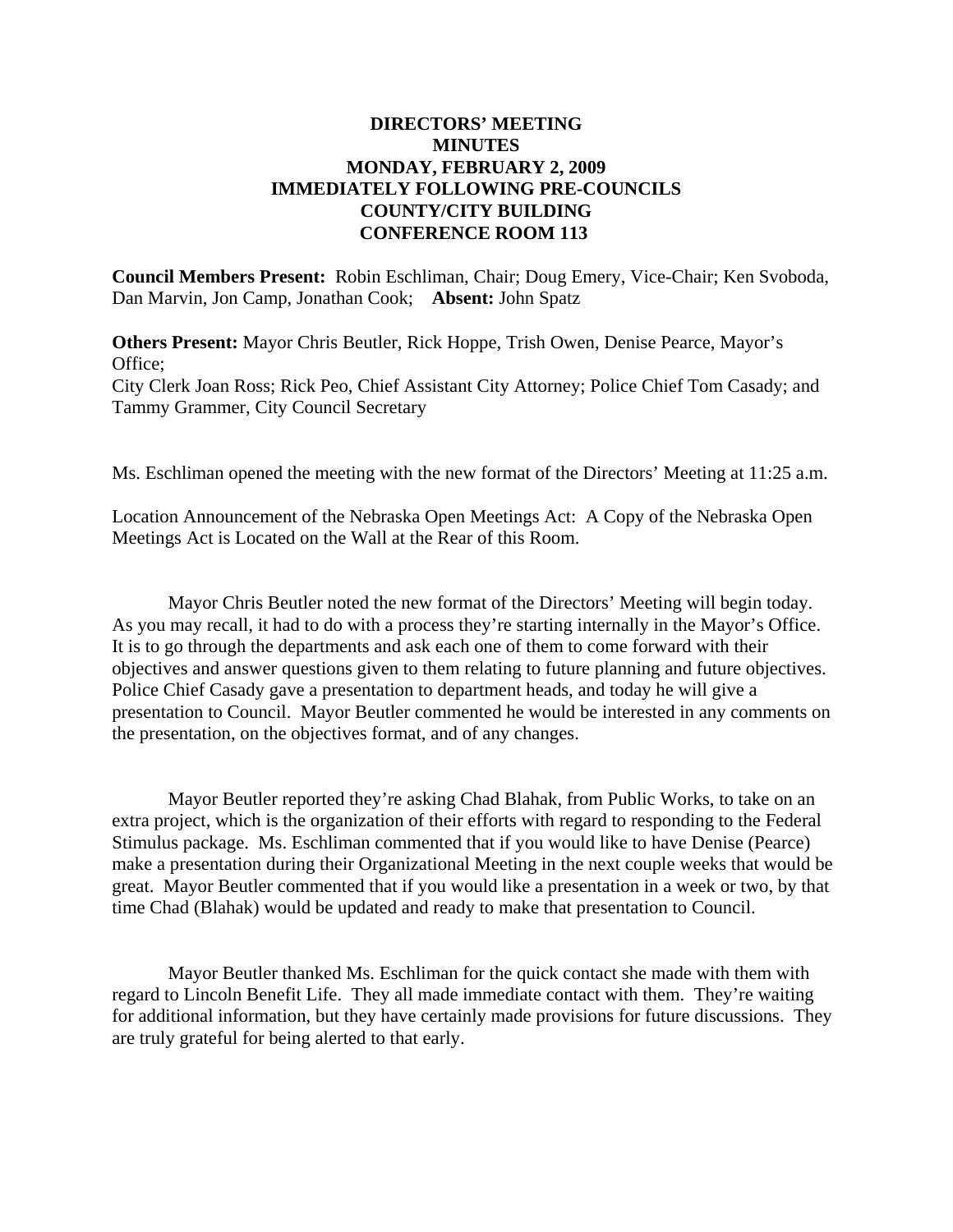### **I. CITY CLERK -**

City Clerk Joan Ross stated on their Agenda today, Items 4 & 5 will be called together. *[#4, 09-8, Change of Zone No. 08069 - Application of the Planning Director to reduce the Building Line District from 125 feet to 105 feet adjacent to the residential component of Apple's Way Planned Unit Development generally located at South 66th Street and Highway 2.; and #5, 09-9, Change of Zone No. 05026B - Application of Apple's Way, LLC, for expansion of Apple's Way PUD to include Outlot E, Artisan Meadows Addition, and to adjust setbacks for a subdivision identification sign on property generally located at South 66th Street and Highway 2.]* 

There was discussion about the process of removing items indefinitely from the Pending list. Ms. Eschliman commented particularly that she was wondering about Item 15 from 2005. Maybe they can get this one off. Ms. Eschliman commented that maybe somebody can check on this item and see if they need to take it off. *[#15, 05-188, Change of Zone 3413 - Application of Landon's Neighborhood Association for a change of zone from R-4 Residential to R-2 Residential on property generally located at N. 24th and Superior Streets.- 12/19/05 - Placed on Pending Indefinitely]*

Mr. Cook discussed the item on the Organizational Meeting Agenda regarding the rules for the open microphone. He thinks it would be helpful to have Joan Ross attend the meeting for that discussion. However, it would also be helpful to have Mr. Spatz and Judge Hendry be there for that discussion, and they are not here today. It would be better to hold this item over for a week until they have those present who are already aware of this discussion. Mr. Cook commented to delay this item until next week, Monday, February 9th.

1. Agenda Items 11, 12, 13, 14 & 23: - RE: Antelope Village Project; Little Saigon Project; and Matt Talbot Project. - NO COMMENTS

### **II. CORRESPONDENCE FROM THE MAYOR & DIRECTORS TO COUNCIL -**

#### **PRESENTATIONS BY: -**

Police Chief Tom Casady gave a presentation on the Lincoln Police Department challenges and objectives for 2009-2010. *[See Attachment 'A']* 

#### **MAYOR** -

Mayor Beutler made comments at the beginning of the meeting. See those comments above.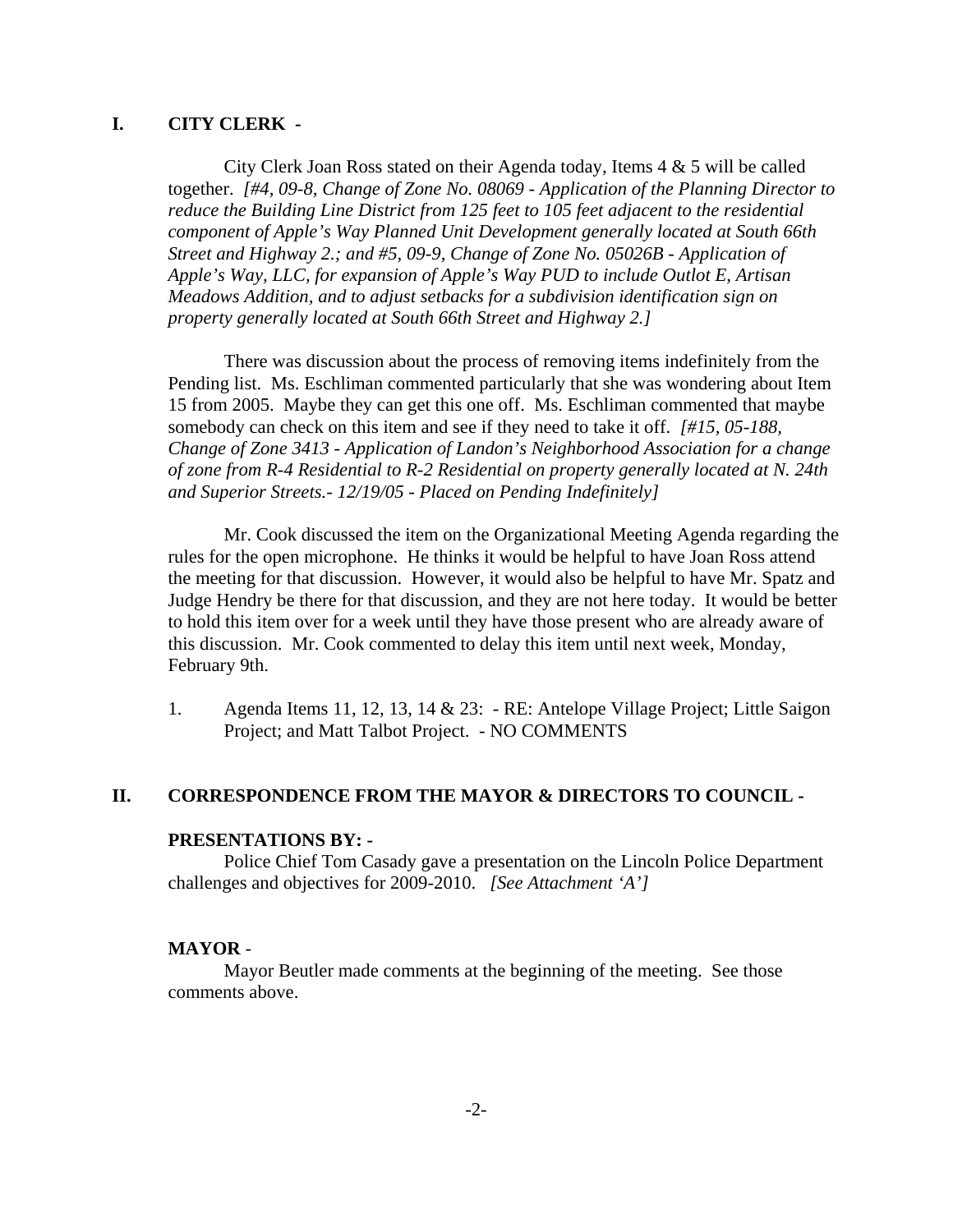- \*\*1. NEWS ADVISORY RE: Mayor Beutler's Public Schedule for Week of January 10 through January 16, 2009 (Forwarded to Council on 01/12/09). - NO COMMENTS
- \*\*2. NEWS RELEASE RE: Mayor Presents December Award of Excellence to Nicholas Wemhoff and Barbara Boggs. - NO COMMENTS
- \*\*3. NEWS RELEASE RE: Free Tickets for Doris Kearns Goodwin Forum available Thursday. - NO COMMENTS
- \*\*4. NEWS ADVISORY RE: Mayor Beutler and UNL Chancellor Perlman to Hold a News Conference on 01/13/09 at 10:45 a.m, Room 113 - Updating the City's proposed arena project. - NO COMMENTS
- \*\*5. NEWS RELEASE RE: Arena vote delayed due to uncertain economy. NO COMMENTS
- \*\*6. NEWS ADVISORY RE: Mayor Beutler will hold a news conference 01/14/09 at 1:00 p.m., 555 S. 10th Street - Discussing phase one report of the Impact Fee Study Committee (Forwarded to Council on 01/14/09). - NO COMMENTS
- \*\*7. NEWS RELEASE RE: Impact Fee Committee issues recommendations. NO COMMENTS
- \*8. NEWS ADVISORY RE: Mayor Beutler's Public Schedule for Week of January 17 through January 23, 2009 (Forwarded to Council on 01/16/09). - NO COMMENTS
- \*9. NEWS RELEASE RE: Nominations Now Accepted for Mayor's Arts Awards. NO COMMENTS
- \*10. NEWS ADVISORY RE: Mayor Beutler available to talk to the media via conference call on 01/20/09 at 3:00 pm (CST). 5 CITY-TV, cable channel 5 will air the conference call live. - NO COMMENTS
- \*11. NEWS ADVISORY RE: Mayor Beutler & Police Chief Casady will hold a News Conference 01/23/09 to release the City crime statistics for calendar year 2008. - NO COMMENTS
- \*12. NEWS RELEASE RE: Contractor To Grind Holiday Trees. NO COMMENTS
- \*13. Citizens Information Center snow notification for 01/16/09, 4:30 a.m. (Forwarded to Council on 01/16/09). - NO COMMENTS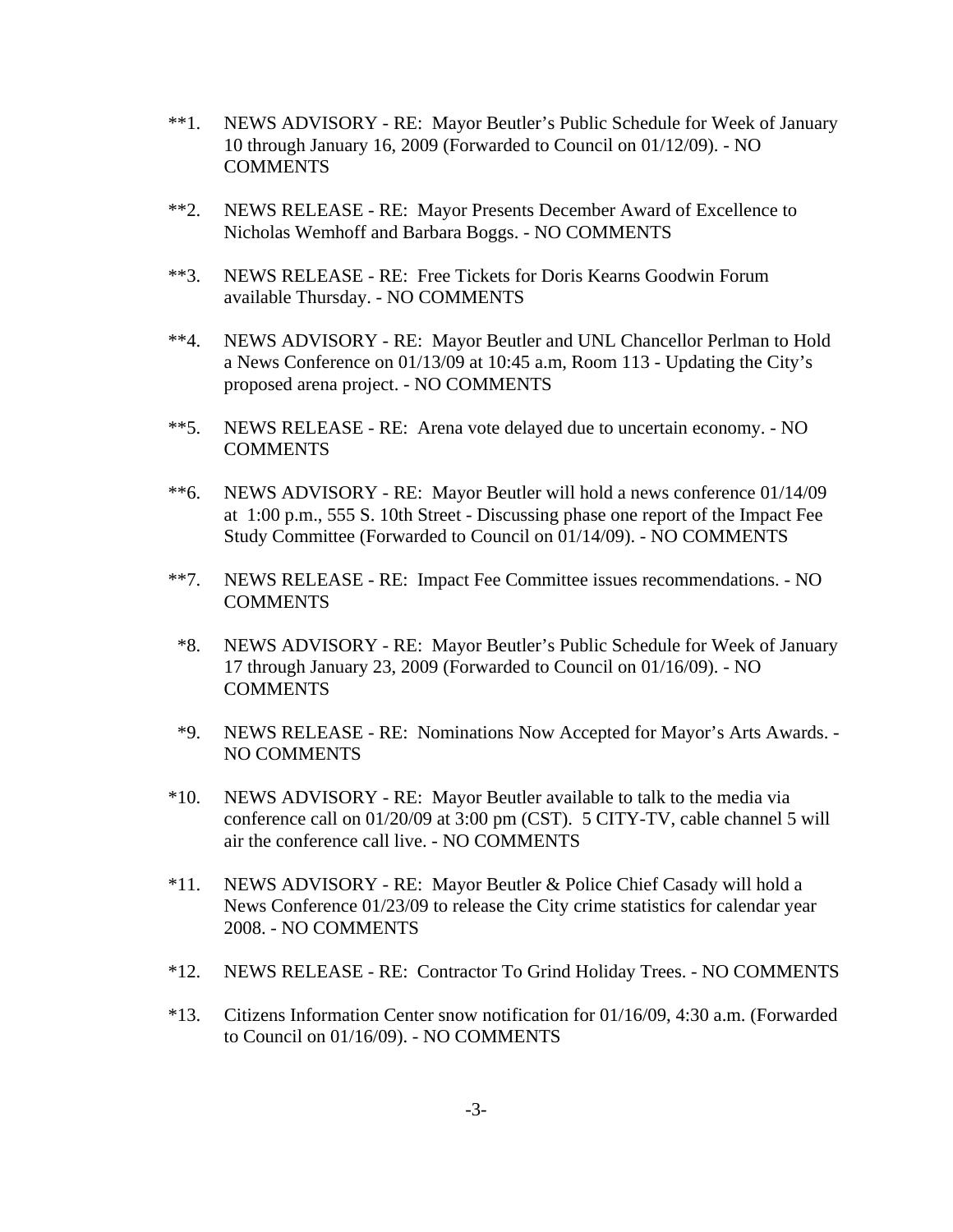- \*14. Citizens Information Center snow notification for 01/16/09, 10:00 a.m. (Forwarded to Council on 01/16/09). - NO COMMENTS
- \*15. NEWS RELEASE RE: Public Invited To Open House On Water Quality Improvements in Tierra Park. - NO COMMENTS
- \*16. Washington Report January 16, 2009. NO COMMENTS
- 17. Washington Report January 23, 2009. NO COMMENTS

### **DIRECTORS -**

#### **CITIZEN INFORMATION CENTER -**

- \*\*1. Cable TV Advisory Board Meeting Agenda of January 22, 2009 RE: Complaints received about Time Warner. - NO COMMENTS
- \*2. Cable TV Advisory Board Minutes for July 24, 2008. NO COMMENTS

#### **CITY LIBRARIES -**

- \*1. NEWS RELEASE RE: African American Read-In. Readings held at Eiseley Branch Library, 1530 Superior Street on 02/05/09 at Noon. - NO COMMENTS
- \*2. NEWS RELEASE RE: Title Nominations Now Being Accepted To Be Read As Part Of The 2009 One Book - One Lincoln Community Reading Program. - NO **COMMENTS**
- \*3. NEWS RELEASE RE: Sundays at Your Library Expanded Service Hours At Several Locations. - NO COMMENTS

### **FINANCE/BUDGET -**

- 1. January Sales Tax Reports: - - NO COMMENTS
	- a.) Actual Compared to Projected Sales Tax Collections;
	- b.) City of Lincoln Gross Sales Tax Collections (With Refunds Added Back In) 2003-2004 Through 2008-2009;
	- c.) City of Lincoln Sales Tax Refunds 2003-2004 Through 2008-2009; and
	- d.) City of Lincoln Net Sales Tax Collections 2003-2004 Through 2008-2009.

#### **PLANNING -**

- \*\*1. Action by Planning Commission January 14, 2009. NO COMMENTS
- \*2. Nebraska Capitol Environs Commission January Meeting Cancelled. NO **COMMENTS**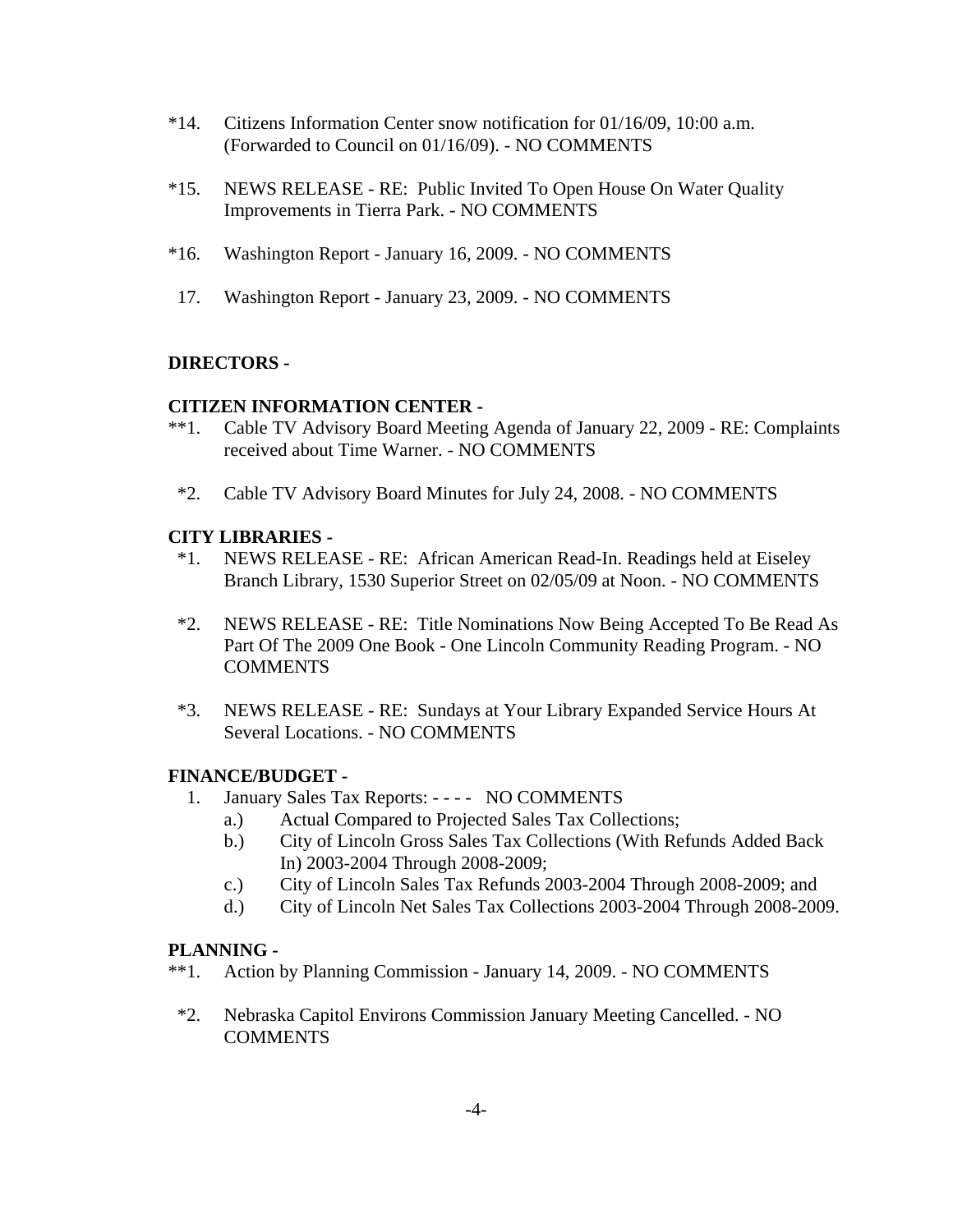\*3. Memo - RE: Bill #09-6, Change of Zone #08063, Text amendment relating to electronic copy signs for churches, schools and community playhouses. - NO **COMMENTS** 

### **PLANNING COMMISSION FINAL ACTION . . . . .**

- \*1. Special Permit #08050 Expansion of nonstandard dwelling 827 North 33rd Street Resolution No. PC-01152. - NO COMMENTS
- \*2. Special Permit #08041 Stone Haven Community Unit Plan S.W. 12th Street & West Denton Road - Resolution No. PC-01153. - NO COMMENTS
- 3. Special Permit #08034A Amendment to the Whispering Meadows Community Unit Plan - S.W. 27th Street & West A Street - Resolution No. PC-01156. - NO **COMMENTS**
- 4. Comprehensive Plan Conformance #08029 Permanent conservation easement S.W. 1st Street & West E Street - Resolution No. PC-01154. - NO COMMENTS
- 5. Action by Planning Commission January 28, 2009. NO COMMENTS

### **PUBLIC WORKS/WATER & WASTEWATER SYSTEM -**

 1. Lincoln Water and Wastewater Systems Fiscal Year 2007-08 Audits (Delivered to Council on 01/23/09). - NO COMMENTS

### **URBAN DEVELOPMENT -**

 \*\*1. Response to Michael Reinmiller from Kenneth D. Smith, City Parking Manager - RE: Downtown Parking. - NO COMMENTS

### **URBAN DEVELOPMENT/HOUSING REHAB AND REAL ESTATE DIVISION -**

 1. Street & Alley Vacation #08012 - East/West Alley 26th to 27th Street - North of W Street. - NO COMMENTS

## **III. COUNCIL RFI'S & CITIZENS CORRESPONDENCE TO INDIVIDUAL COUNCIL MEMBERS - - -**

### **JON CAMP** - No Comments

 1. E-Mail from Wayne & Judy Jensen - RE: Voicing opposition to proposed daycare center at 29th & Porter Ridge with concerns of traffic and the waivers for the developer.- NO COMMENTS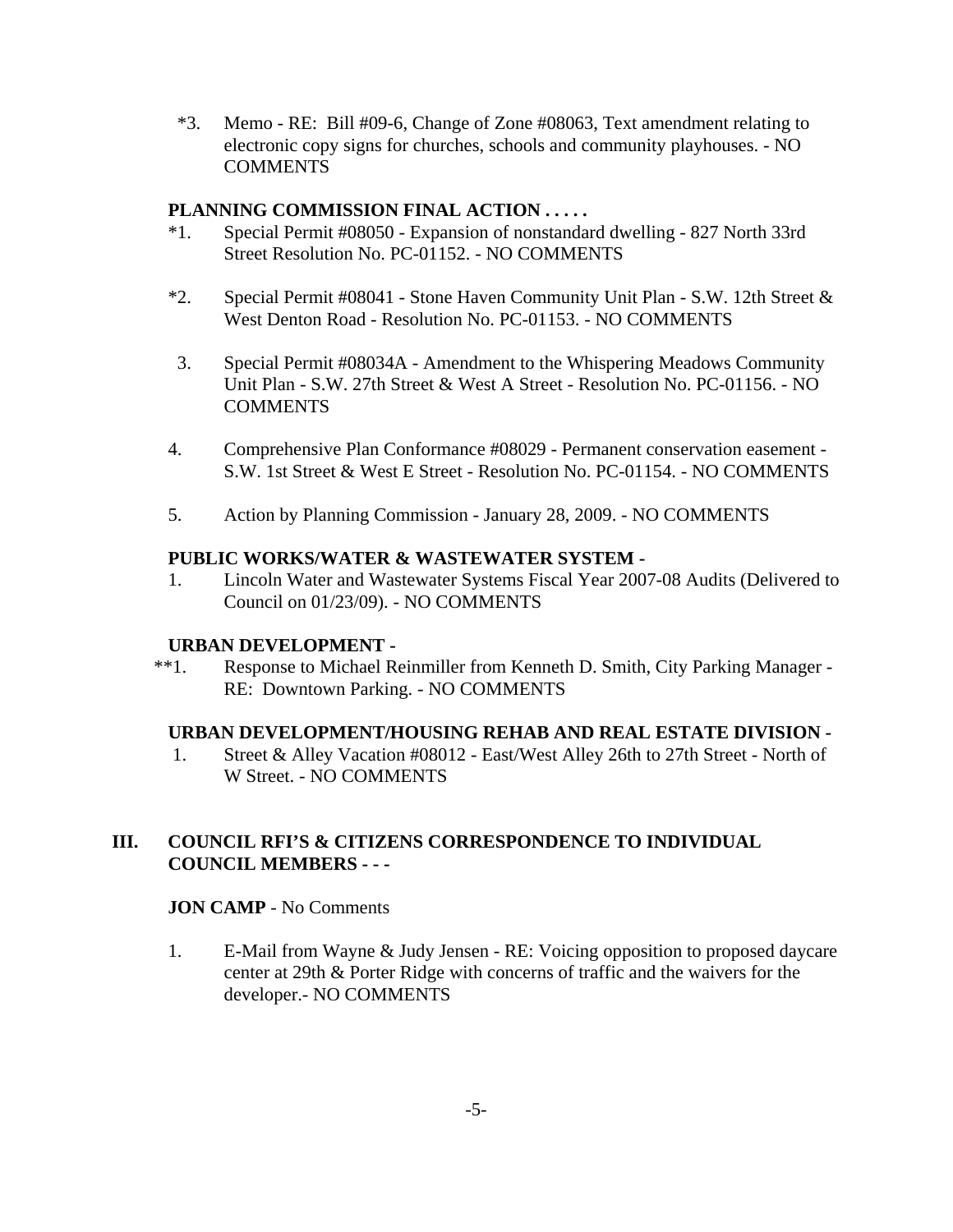- 2. E-Mail from Michael, Chris, Colton & Addison Dinneen RE: Stating reasons they feel a daycare of this size should not be built at this location. - NO COMMENTS
- 3. E-Mail from Donald Henninger RE: Strongly opposing the proposed zone change for a daycare center. - NO COMMENTS
- 4. E- Mail from Jan Harris & Reta Leggett RE: Protesting the zone change for a daycare center listing reasons why the location is unsuitable for this business. - NO COMMENTS
- 5. E-Mail from Tanya Colson RE: Opposed to zone change for a daycare business giving reasons to keep residential. - NO COMMENTS
- 6. E-Mail letter from Steve Goosic RE: Listing reasons on not allowing the zoning changes and special waivers at 29th & Porter Road for a proposed daycare center. - NO COMMENTS
- 7. E-Mail from Cyndi Miller RE: Knowledge Beginnings child care center director, giving reasons to oppose the zoning change and waivers to permit a child daycare center at 29th & Porter Ridge Road. - NO COMMENTS
- 8. E-Mail from Tim & Carol McClain RE: Concerns with the proposed change of zoning at 29th & Porter Ridge Road and listing daycare centers already in the neighborhood. - NO COMMENTS

### **JONATHAN COOK** - No Comments

### **DOUG EMERY** - No Comments

### **ROBIN ESCHLIMAN** - No Comments

- \*1. E-Mail from Richard Todd RE: Railroad cars parked parallel to Highway 2 & 40th to 48th Street for extended time period. - NO COMMENTS
- 2. Response to Richard Todd RE: Railroad cars parked parallel to Highway 2 from approximately 48th to 27th Street. - NO COMMENTS

### **DAN MARVIN** - No Comments

### **JOHN SPATZ** - No Comments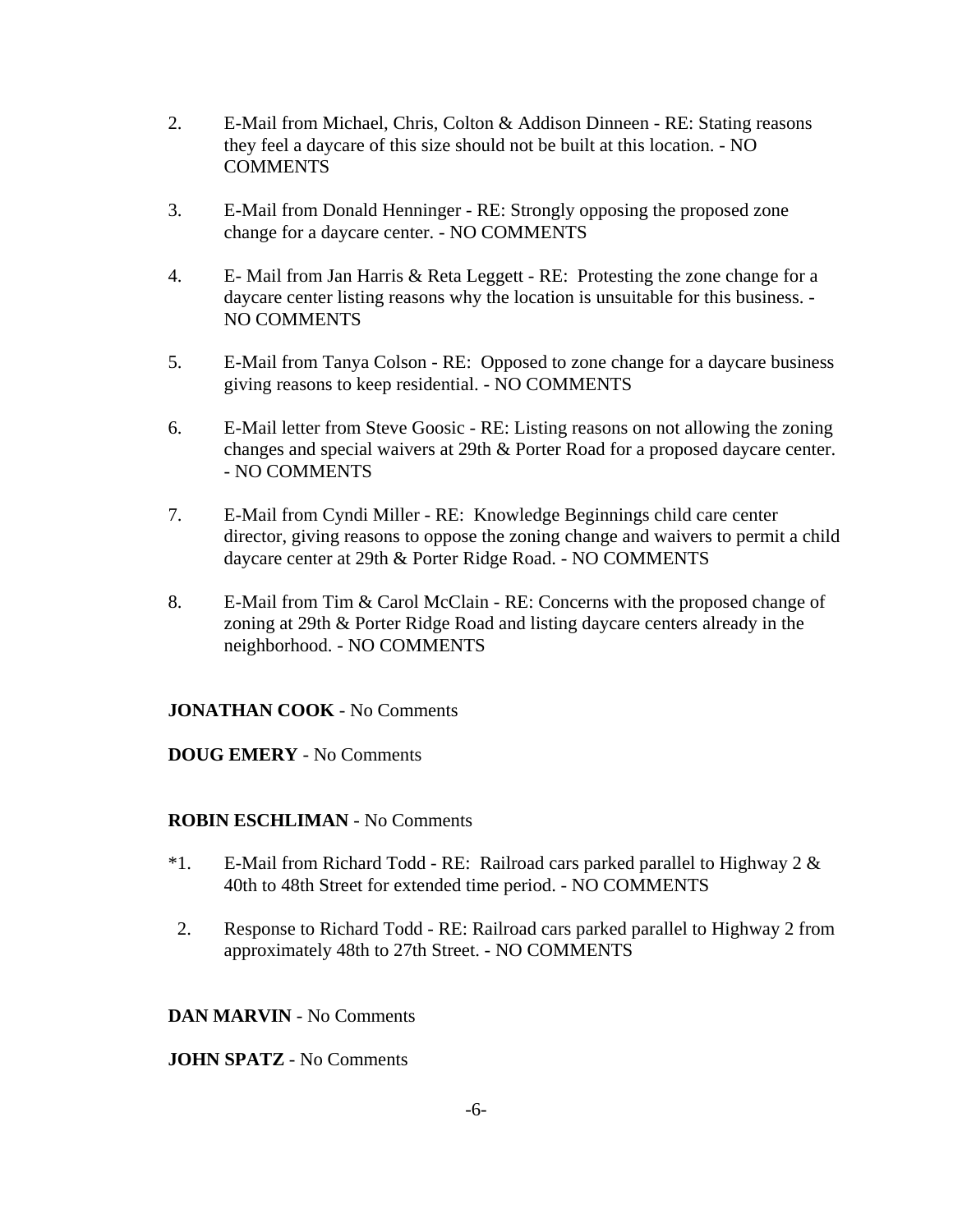#### **KEN SVOBODA** - No Comments

#### **IV. CORRESPONDENCE FROM CITIZENS TO COUNCIL -**

- \*\*1. E-Mail from Brendan Evans RE: In support of the proposed sign for the Lincoln Community Playhouse (Council received on 01/12/09 before formal Council Meeting). - NO COMMENTS
- \*\*2. E-Mail from Perry Haralson RE: In support of an electronic sign for the Community Playhouse (Council received on 01/12/09 before formal Council Meeting). - NO COMMENTS
- \*\*3. E-Mail from Anthony Messineo RE: In support of a sign proposed for the Lincoln Community Playhouse (Council received on 01/12/09 before formal Council Meeting). - NO COMMENTS
- \*\*4. Community Health Endowment (CHE) Elects Officers and Welcomes New Trustees. - NO COMMENTS
- \*\*5. Letter from Joyce Richter RE: In opposition to Doctor Johns business being permitted to operate. - NO COMMENTS
- \*\*6. Letter from Bob Reeves RE: Opposing request by the Lincoln Community Playhouse for a lighted sign. - NO COMMENTS
- \*\*7. LES Legislative Guidelines for 2009. NO COMMENTS
- \*\*8. E-Mail from Rick & Jessica Stanton RE: Proposed blighted area ownership. NO COMMENTS
- \*9. E-Mail RE: Question on Elmwood receiving ALS intercept. NO COMMENTS
- \*10. Letter from the Commission on Accreditation for Law Enforcement Agencies reporting re-accredited status to the Lincoln Emergency Communications/911 Center. - NO COMMENTS
- \*11. E-Mail from Gerald Brodd RE: Gasoline prices set by stations. NO **COMMENTS**
- \*12. E-Mail from Linda Witfoth RE: Issues brought up at the 01/12/09 City Council Meeting on Change of Zone 08058 & Use Permit 08002. - NO COMMENTS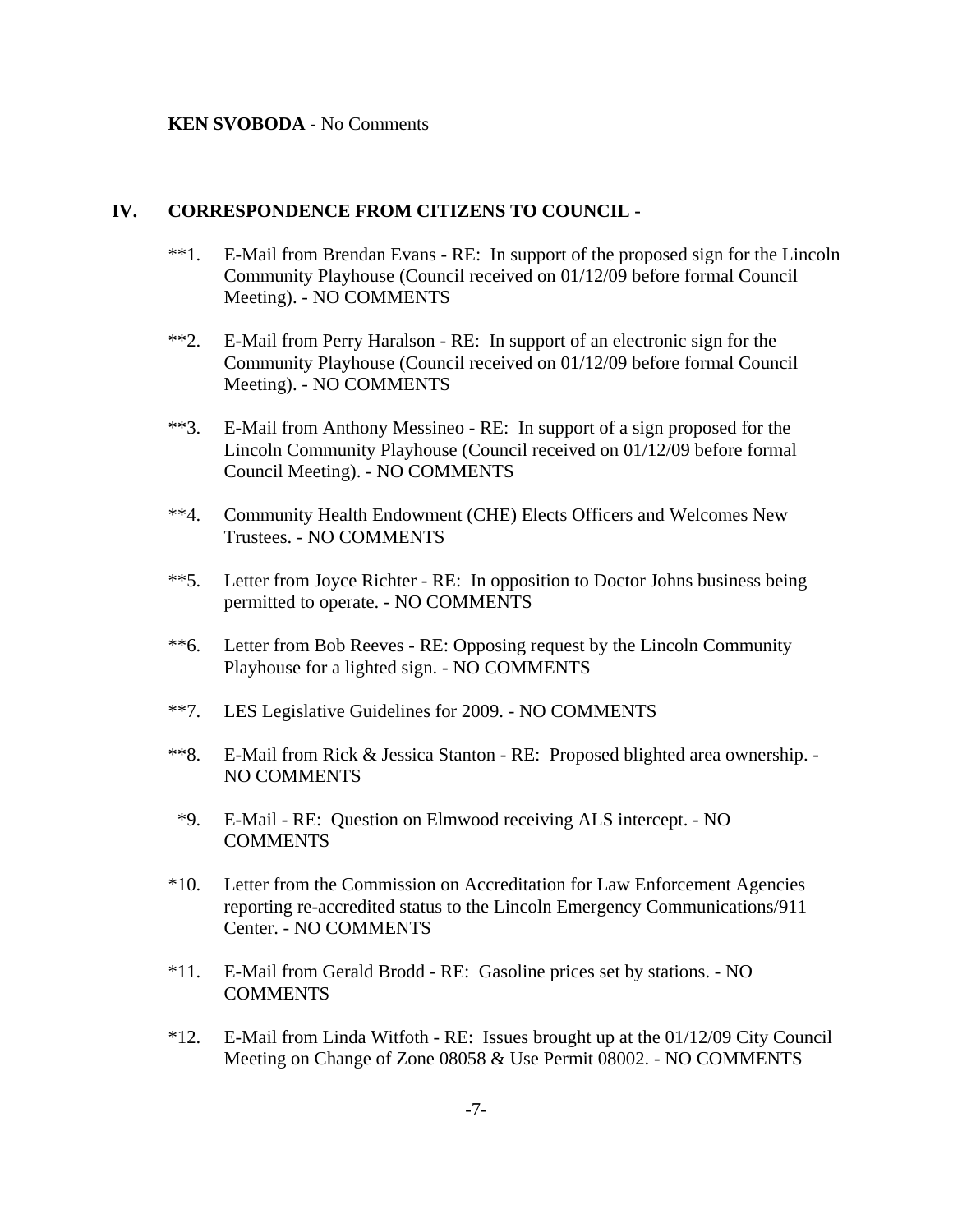# **ADDENDUM - (For February 2nd)**

# **I. MAYOR -**

1. NEWS ADVISORY - RE: Mayor Beutler's Public Schedule for Week of January 31 through February 6, 2009 - Schedule subject to change -(Forward to Council on 01/30/09). - NO COMMENTS

# **II. CITY CLERK** - None

### **III. CORRESPONDENCE -**

**A. COUNCIL REQUESTS/CORRESPONDENCE** - None

## **B. DIRECTORS AND DEPARTMENT HEADS -**

### **PUBLIC WORKS & UTILITIES**

1. Letter to Gregory S. Nielsen - RE: Lincoln North Creek LLC (LNC) engineered and designed the Project #801752. - NO COMMENTS

# **C. MISCELLANEOUS** - None

[End of Addendum]

# **V. MEETING ADJOURNED** - Approximately at 12:10 p.m. .

# **\*\* HELD OVER FROM JANUARY 19, 2009. \*HELD OVER FROM JANUARY 26, 2009.**

dm020209/tjg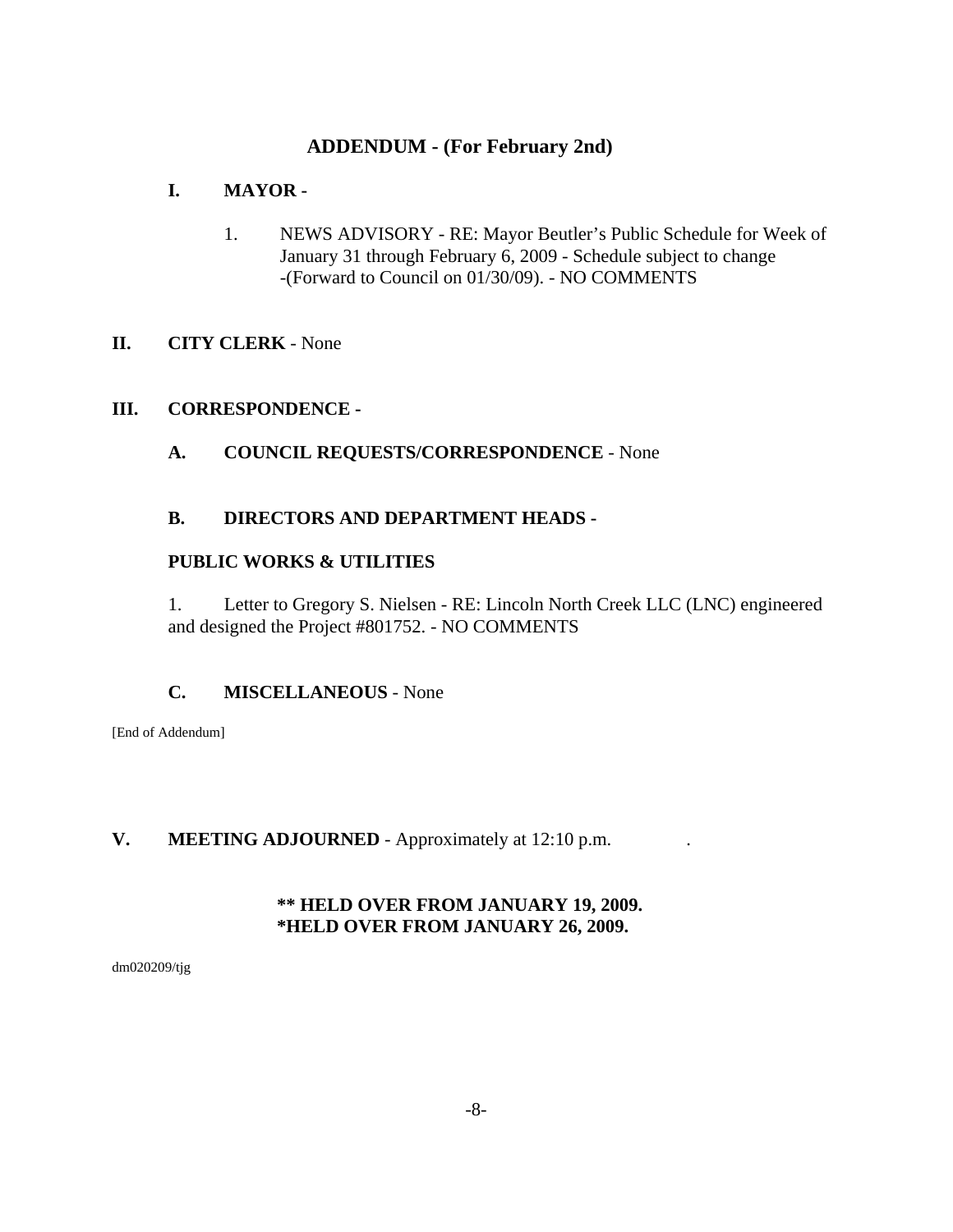achme

#### Lincoln Police Department Objectives 2009-10

1. Are there interpretations of law (federal regulations, state statute, City Charter provisions or ordinances, Mayor's executive orders, or the department's published administrative procedures) that impact the provision of your Department's services and that need further clarification and/or review?

Nebraska state statute 28-927 requires the person receiving an arrest warrant to execute the warrant without delay. We receive thousands of arrest warrants for misdemeanor violations of municipal ordinance, where very little active attempt to serve the warrant is made. These warrants are entered in our computer database, and in some specific circumstances we actively look for the defendant, however for the most part we serve these warrants only when the defendant is contacted in other circumstances, and the officer learns of the existence of the warrant on that occasion. The police department cut its warrants unit more than 20 years ago, and street officers have little time to proactively seek persons wanted on misdemeanor warrants for municipal code violations.

2. What should be changed or modified in your Department to better provide current services and which do not require additional financial resources?

There are a few positions at the police department that could be civilianized at a lower total cost to the City, and in some cases this would also result in incumbents with better professional expertise and qualifications. This includes a police officer who is working as a lab technician, a police officer who functions as a public information officer and website manager, a police captain who functions as a human resources manager, a police sergeant who functions as a crime analysis unit manager, and a police sergeant who works as a recruiter and hiring screener.

There are opportunities for merging more functions with the Lancaster County Sheriff, Airport Police, and the University of Nebraska-Lincoln Police Department that would result in overall cost savings and improvement in services.

Fuel costs could potentially be reduced by more use of two-person patrol cars during certain hours. We are experimenting with this now.

We could make greater use of non-sworn paraprofessional employees to handle certain kinds of incidents, such as belated crime reports and traffic crashes. We could also handle more incidents over the telephone, if staff was available. Both of these would free up police officers' time.

Changing our false alarm process would both make us more efficient by reducing staff time, and could potentially result in revenue to the City through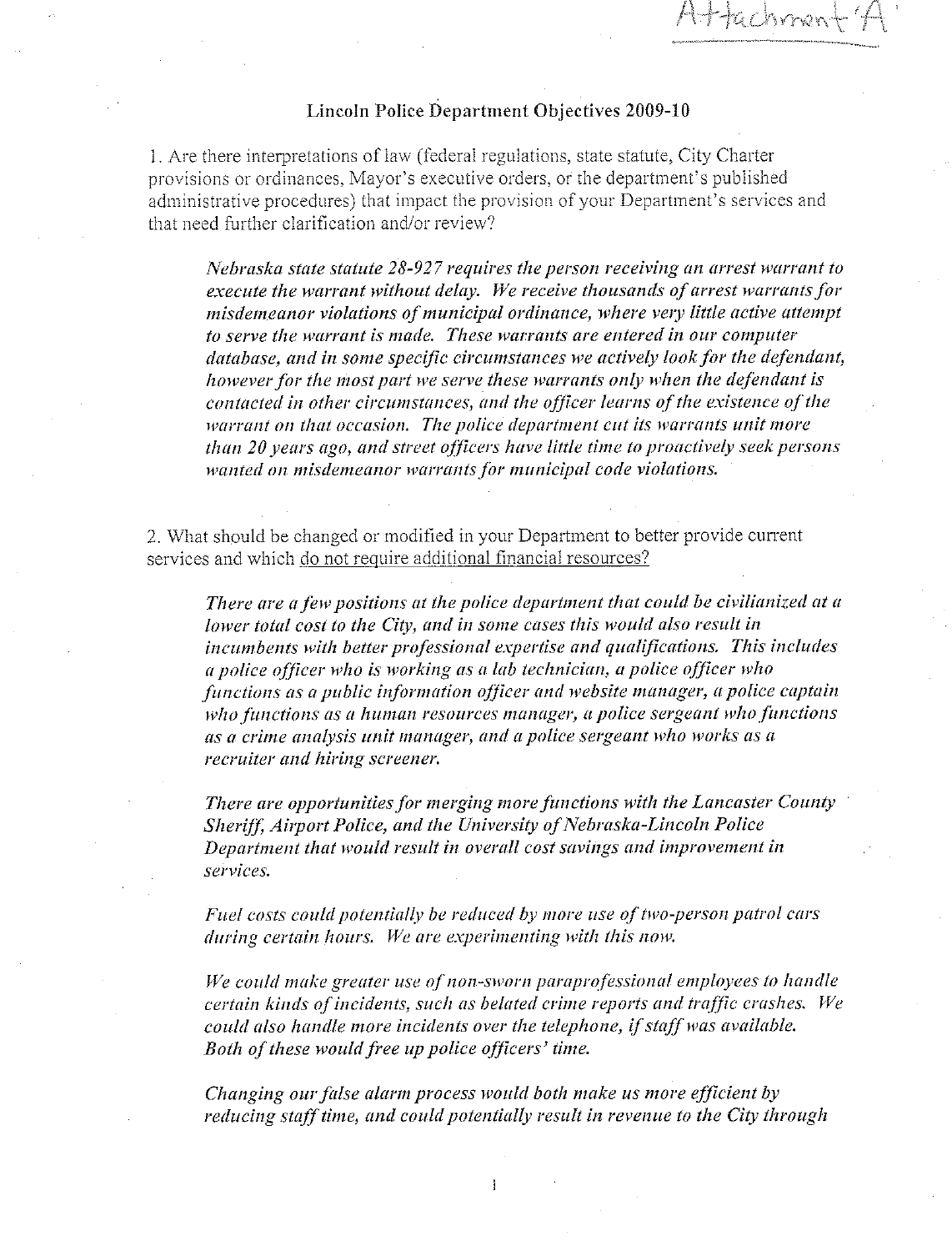an alarm registration fee and recovery of a greater proportion of the cost of response.

3. What should be changed or modified in your Department to better provide current services and which do require additional financial resources?

Increasing the police staffing level to 1.5 officers per 1,000 population is a long term goal, while maintaining a 1:4 ratio of civilian support staff. An adequate staffing level ensures our ability to deliver quality police services, especially proactive work and quality follow-up.

At least one full-service police substation in the Southeast portion of the city is needed to effectively deploy to this growing area.

The police garage is dilapidated and unsafe. Replacing the garage with a smaller facility would reduce operational costs and provide greater efficiency.

Digital transcription software and hardware would improve the work-flow and efficiency of our officers, investigators, and records staff.

The use of an Automated Vehicle Locating system would provide information on the location of police units utilizing GPS coordinates. This could improve our efficiency in deploying resources and dispatching specific units.

We would augment our civilian support staff, replacing positions cut over the past seven years, and building back up to a ratio of 1:4. This would allow us spend less police officer time on support activities that could be provided by civilian staff.

4. If you had to discontinue at least one current program or service, what would it be and for what reason?

Middle school resource officers. We believe that contributing four officers to serve 10 middle schools is our lowest priority, and makes the smallest contribution to our overall mission of providing police services that promote a safe and secure community. One of the reasons this has a low priority is that the resources are spread thinly: four officers serve 10 middle schools. This is not an efficient way of deploying those officers. Other services and programs that are low priority include parking enforcement and the investigation of noninjury, non-blocking traffic crashes.

5. What new services do you think your department should provide and for what reason?

Forensic investigation of crime is lagging significantly. We experience long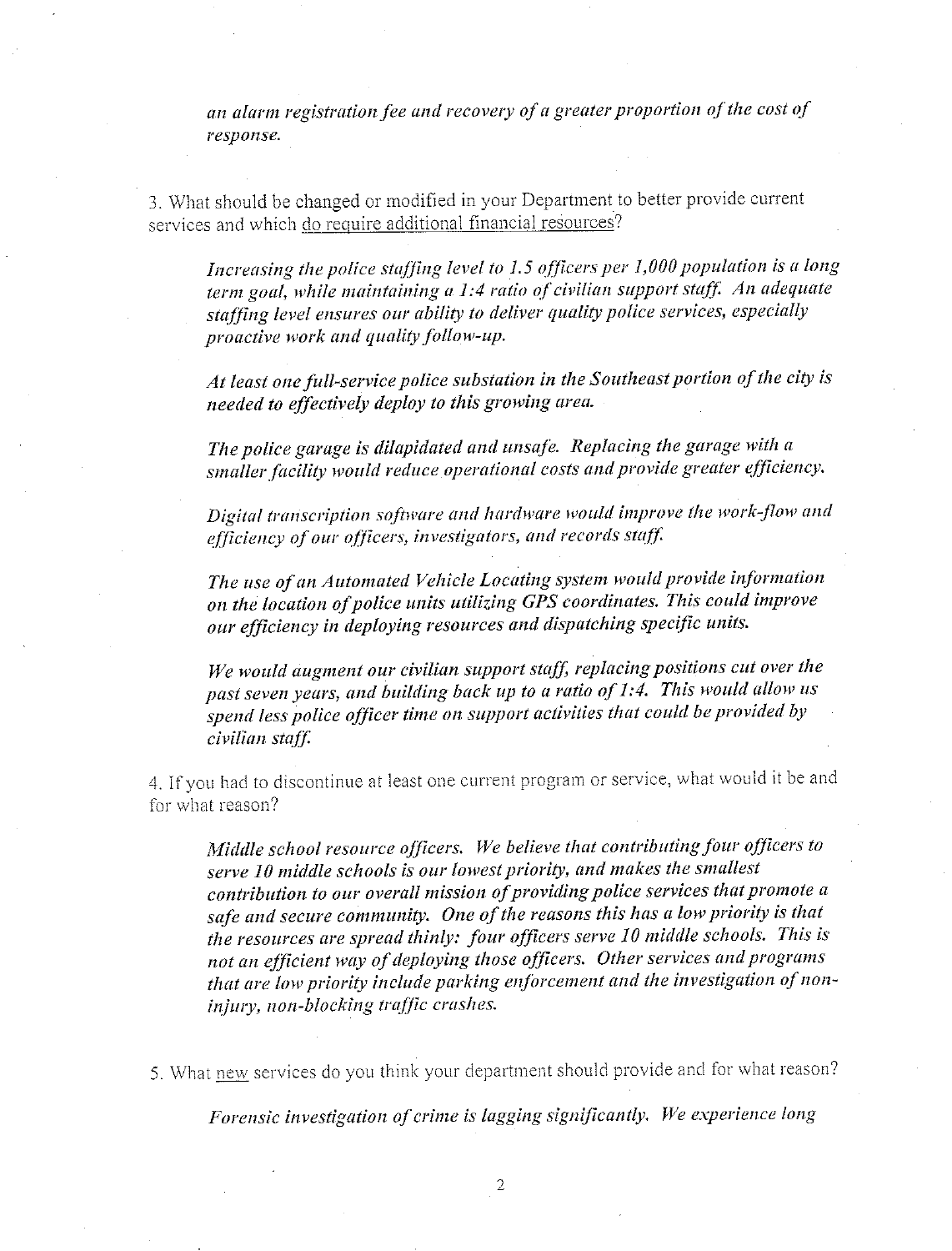delays in evidence processing from State and Federal labs (eight months for s sexual assault kit is typical.) We are simply not keeping up with the scientific developments and increasingly suffering from long delays and missed opportunities. Lincoln has reached a size that we should provide more of our own laboratory service.

A small network of public-place of recorded CCTV cameras in open areas would deter certain types of crime.

Enhance computer crime investigation. Our capability here is not sufficient to meet the needs and demand, and we should probably, at this stage, create and staff a forensic digital investigation unit.

We would like to have a greater and more consistent role in working hand-inhand with parole, probation, and community corrections. The dramatic growth in these areas makes it important for more police involvement, and the return on this in reducing reoffending could be significant.

Lincoln would benefit from a proactive gang intervention program: one in which specially-trained and assigned police officers are participants in a wraparound approach that would make contact with the families of kids who are involved in gang activity, and attempt to intervene in a way that reduces the potential of more serious gang involvement.

6. With respect to any of the above questions, have you explored, or has your staff explored best management practices elsewhere in the country?

Yes. Through our accreditation process we are regularly comparing our practices to the 459 standards of the Commission on Accreditation for Law Enforcement Agencies. We also maintain liaison with a regional group of accredited agencies through a Police Accreditation Council, and through national professional associations, such as the Police Executive Research Forum, and Benchmark Cities Chiefs group. We do a great deal of work to compare ourselves with peer cities and police departments, and we share information on virtually a daily basis. We make considerable use of professional publications, Internet listservs, websites, web conferencing, and email networks. We play host to frequent site visits from other cities seeking to learn from our operations, which is an excellent means of assessing our own practices.

7. With respect to responses provided in 1 through 3 and 5 above, what do you want to accomplish in budget year 2009-2010 (list in priority order with number 1 being the highest priority)? Please consider the Citywide outcomes and goals in your response.

Our first priority is to accomplish the objectives laid out in our outcome-based